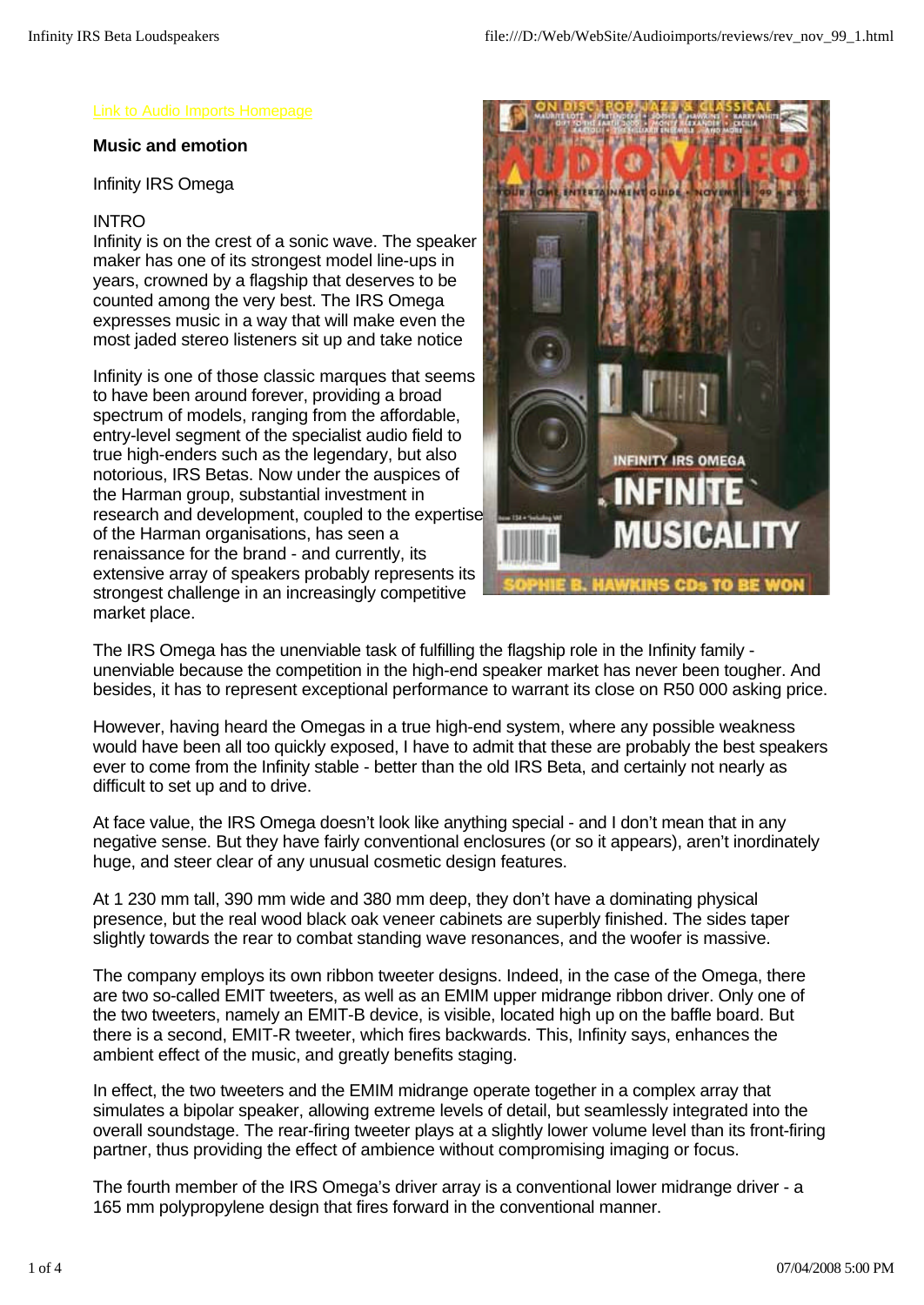And then there is another piece de resistance: a massive 305 mm woofer, constructed according to the so-called Watkins principles. The parameters for a Watkins woofer link an extremely rigid cone with a very long throw to massive magnet construction, allowing for a lot of air to be moved both quickly and accurately, relative to the actual size of the cone.

It's a design principle that is more often found in car audio subwoofers, where smaller, faster bass drivers are required to ensure a deep, controlled bass. By applying the design to a large home audio speaker, Infinity has created a speaker that can produce a very deep, very accurate bass response without any danger of boominess.

The IRS Omega can be fine-tuned to optimise its performance relative to different ancillary components and acoustic conditions via an adjustable treble, which can be set to flat, accentuated or attenuated settings. The midrange also offers a choice between flat or attenuated settings. For this review, all controls were set to flat.

At the rear, gold-plated binding posts allow bi-wiring. Superbly engineered, the binding posts will accept four mm banana termination, as well as spades and bare-stranded wiring. Gold-plated jumpers for single wiring are supplied as standard.

Finally, the IRS Omegas rest on four spikes, although plastic feet can be opted for where damage to wooden floors or other flooring surfaces is feared. However, the former would be the preferred choice, because of their decoupling properties - probably vital, given IRS Omega's penchant for a deep, sonorous bass.

The data sheet quotes a frequency response of 30 Hz to 42 kHz (+/- two dB), with the crossover points set at 180 Hz, 900 Hz and four kHz respectively. At 87 dB, the sensitivity is average, and certainly not impossibly inefficient, so that fairly modest amplification could theoretically be used.

However, the IRS Omegas are happiest with a good amount of power behind them, and Infinity's recommendation is for a minimum feed of 100 watts, with the capability to accommodate as much as 500 watts of input power.

The review pair were set up in a fairly large listening room, with lots of oomph supplied by Jeff Rowland Model 9 power amplifiers. The latter were controlled by a Jeff Rowland Synergy pre-amp, while the source signal was supplied by a Theta Jade CD transport and a Theta Generation V D/A converter.

I expected an in-your-face, almost attacking sound that would no doubt be impressive in a blow-you-off-your-feet way, so when the first few bars of French troubadour Francis Cabrel's Samedi Soir CD had come and gone, I was a little perplexed.

Yes, the music certainly had the power and the presence, but rather than in your face, it seemed to delve into the emotions of the music, and produce a performance that was compelling in its ability to make the performance sound immediate, real and totally convincing.

Only when I started concentrating on individual components of the system's delivery, rather than on the overall rendition, did I realise just how fast, deep and impactful the bass was: it was never allowed to dominate the performance, but was perfectly and smoothly integrated into the greater whole of the music.

Yes, it had exceptional pace and slam, linked to absolute control, but it became just a perfectly executed component of a perfectly executed overall performance.

Do I hear you scoff? Yes, perfect is a strong word to use in the context of any subjective review, but I have to say that in this system, and in this room, the IRS Omegas produces a sonic performance that is worthy of very high praise. And, if a violin sounds like a violin, and a kick drum like a kick drum, with nothing added or taken away, then perfect is indeed a word that comes to mind.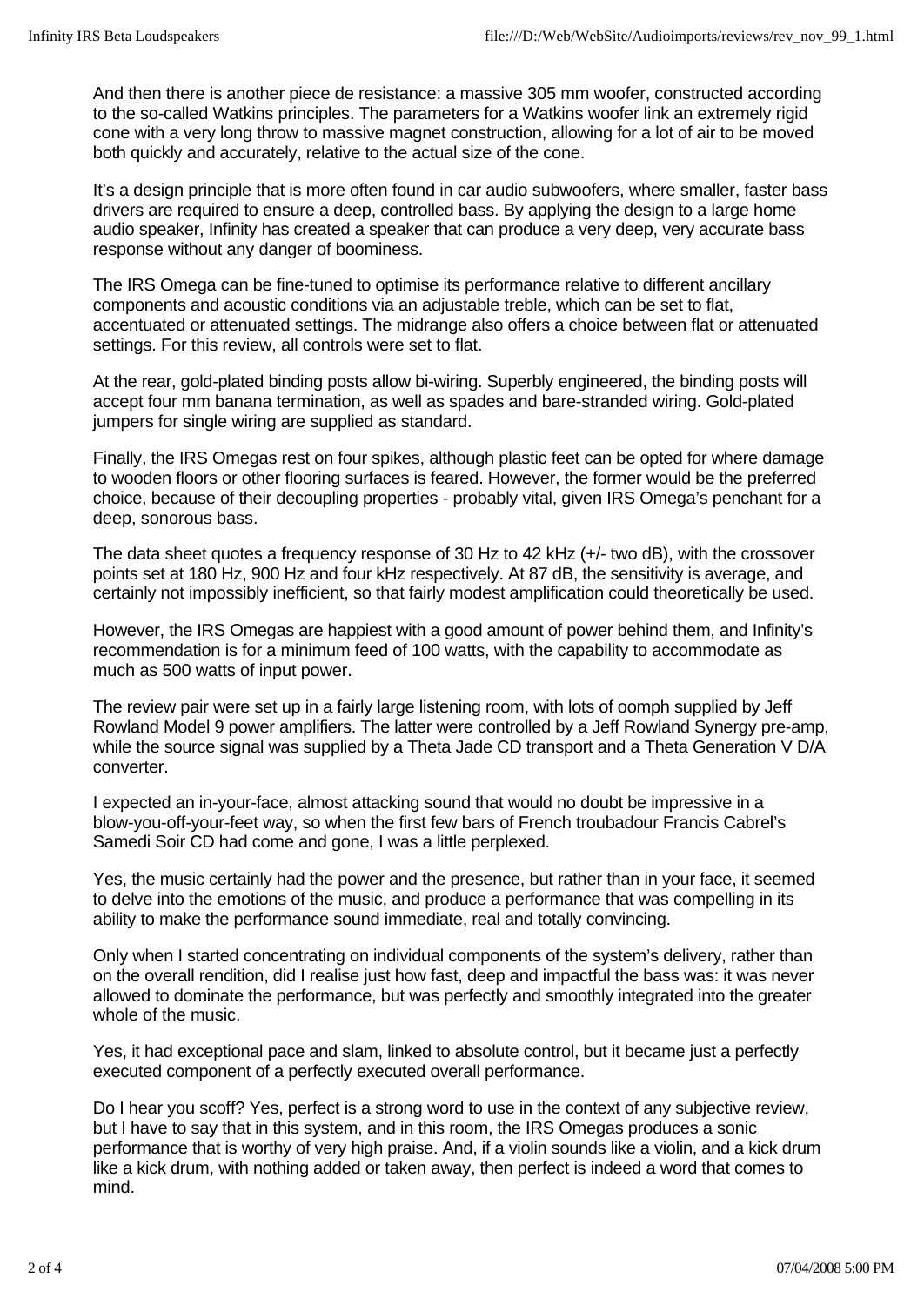The rest of tonal spectrum is treated with equal care, and the progression from sub-bass (I think that the 30 Hz quoted on the spec sheet is quite conservative) all the way to the upper treble is a smooth, sweeping curve with not even an inkling of an unnatural dip or rise.

In the past, the EMIT tweeters have had a reputation for clarity, but compromised to some extent by a tendency towards forwardness, but in this instance, they find their best-ever home: clarity and transparency are the words that come to mind, allowing a rich harvest of ultra-fine detail, but with not even the slightest tendency towards sibilance or aggression.

These speakers are precise to the extreme, as a reference speaker should be, and they will treat good recordings with the utmost respect. On the other hand, they don't punish lesser productions as severely. And that's why the IRS Omegas have to be described not only as accurate, but also as truly musical designs.

From a staging perspective, the transparency of the speakers, which allows them to 'disappear' as physical point sources, greatly enhances the listening experience. The soundstage is majestic, stretching in each direction, but always in a way that allows the final rendition to be considered cohesive and believable.

Depth, height and width become rather irrelevant terms when the speakers can reproduce ambient information so accurately: Pink Floyd's The Wall is rich in ambient detail, ranging from huge to intimate, and the Infinity speakers were never at a loss to reflect the varying atmospheres.

Detail and imaging are also perfectly executed, and indeed, the system revealed new aspects to some recordings that I thought I knew well. The rustle of a page, the slight rasping of a throat in the violin section - these are slivers of information that add to the overall effect of realism, yet are never allowed to turn the listening experience into a surreal or hyperrealistic feast.

To me, the final measure of a component is always its ability to entertain through musical truthfulness. It's been a long time since I enjoyed a system, and a pair of speakers, as much as the three-odd hours spent in the company of the IRS Omegas.

They do most things very well, but the sum of the various performance parameters is almost greater than the individual parts. Granted, they were listened to in some pretty classy company, but then they deserve to be partnered by top-end components.

With the IRS Omega, Infinity has a flagship loudspeaker that can hold its head up high in the esoteric audio arena. And while its performance in technical terms deserves high praise, it is its talent for translating the emotion inherent emotion in the music that puts in the top league.

# **Deon Schoeman**

# **PEAKS**

# **VERDICT**

Immaculate musical presentation, thanks to massive, dimensional staging, clear imaging, a talent for dynamics and fine resolution. A class act in every respect.

# **TESTED WITH**

Theta Jade CD transport, Theta Generation Va D/A converter, Jeff Rowland Synergy pre-amp, Jeff Rowland Model 9T power amps, Theta LaserLinque single-mode optical digital cables, Cardas Golden Cross analogue interlinks, Kimber Select KS-3033 speaker cables and bi-wire jumpers, Cardas Golden Cross and Siltech power cables, Shakti Bricks, Power Wedge mains conditioners, Eagle Audio custom audio stands.

# **RECORDINGS**

Francis Cabrel - Samedi Soir (Columbia) Pink Floyd - The Wall (Columbia)